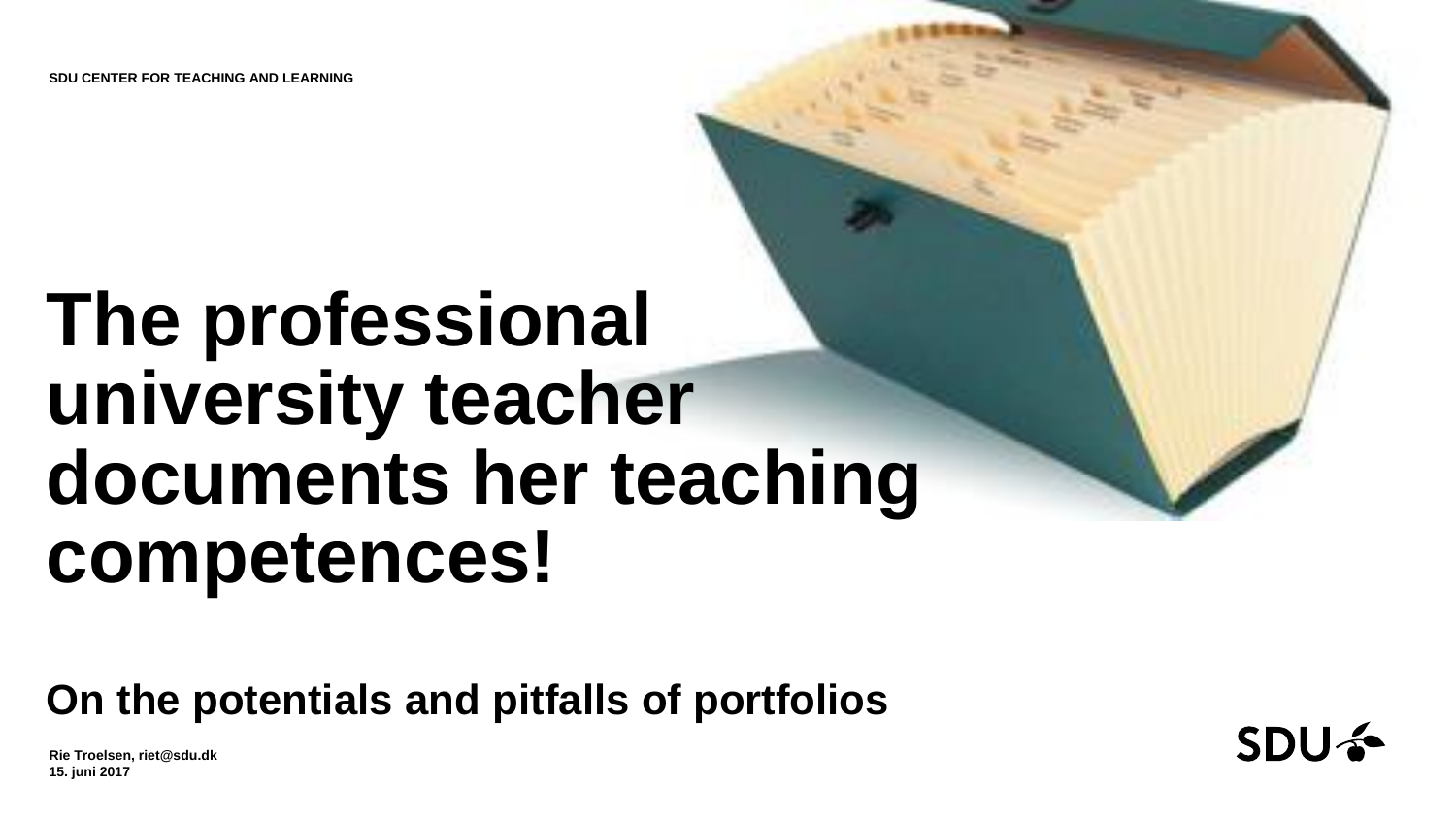### **Portfolio as a tool for reflecting and documenting**

#### **Portfolio characteristics:**

- Structures effort and progress
- Learner-centered "assessment" method
- Documents practice
- Evaluate with a variety of evidence
- Focuses on openness and reflection





• …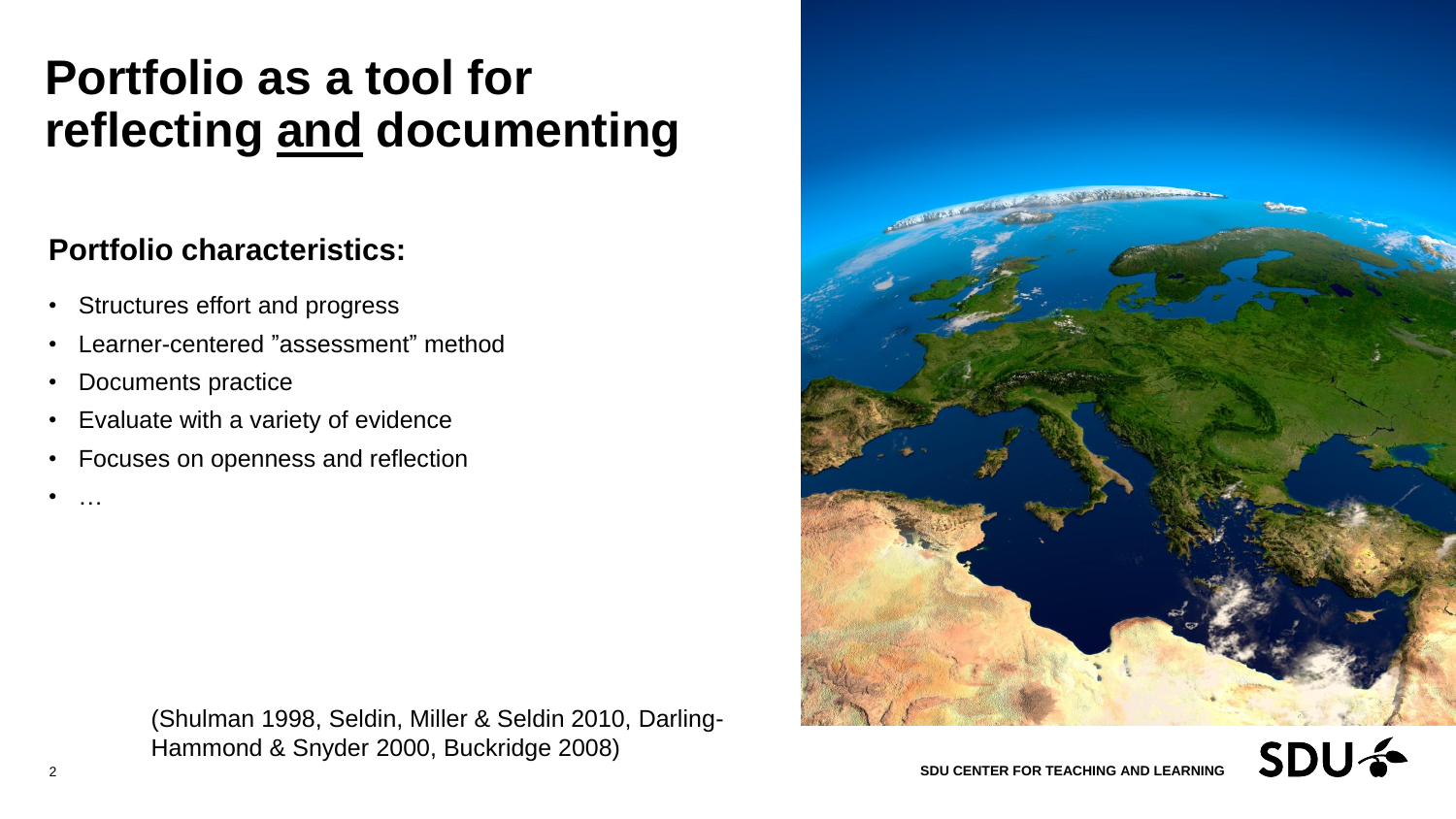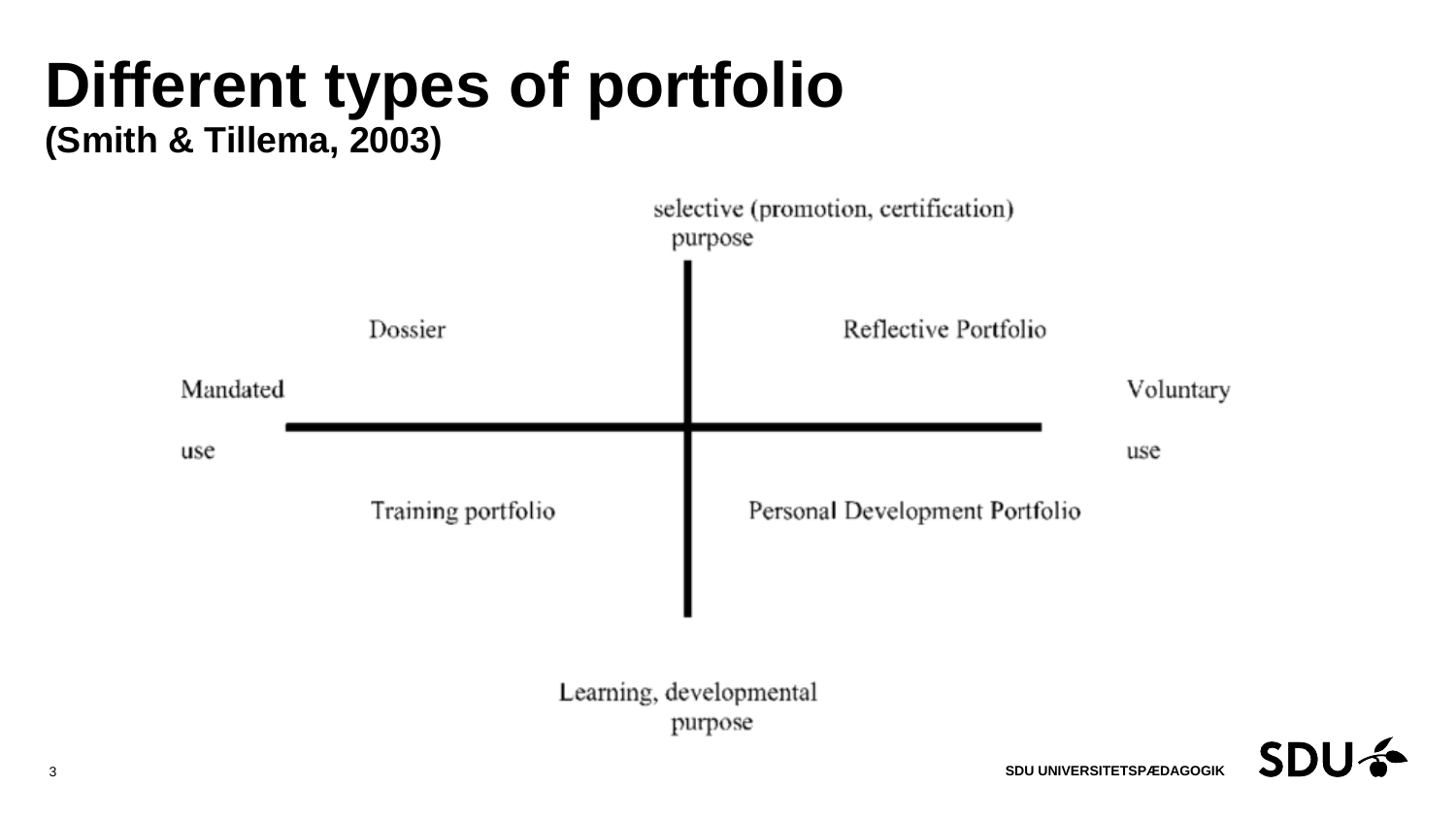### **Portfolio as The method for documenting teaching competences**

#### **Applications for scientific positions at universities**

• "The following documents are required: […] Teaching portfolio" (Aarhus University – guidelines for applicants)

#### **Requirements for employees at universities**

• "All permanently employed lecturers have a teaching portfolio that documents their realised teaching competences and proposed competence development" (University of Southern Denmark - Policy for Quality in Education)

#### **Part of Lecturer Training Programmes at universities**

• "Themes covered in course include: […] Producing a teaching portfolio" (University of Copenhagen - Teaching and Learning in Higher Education Programme)

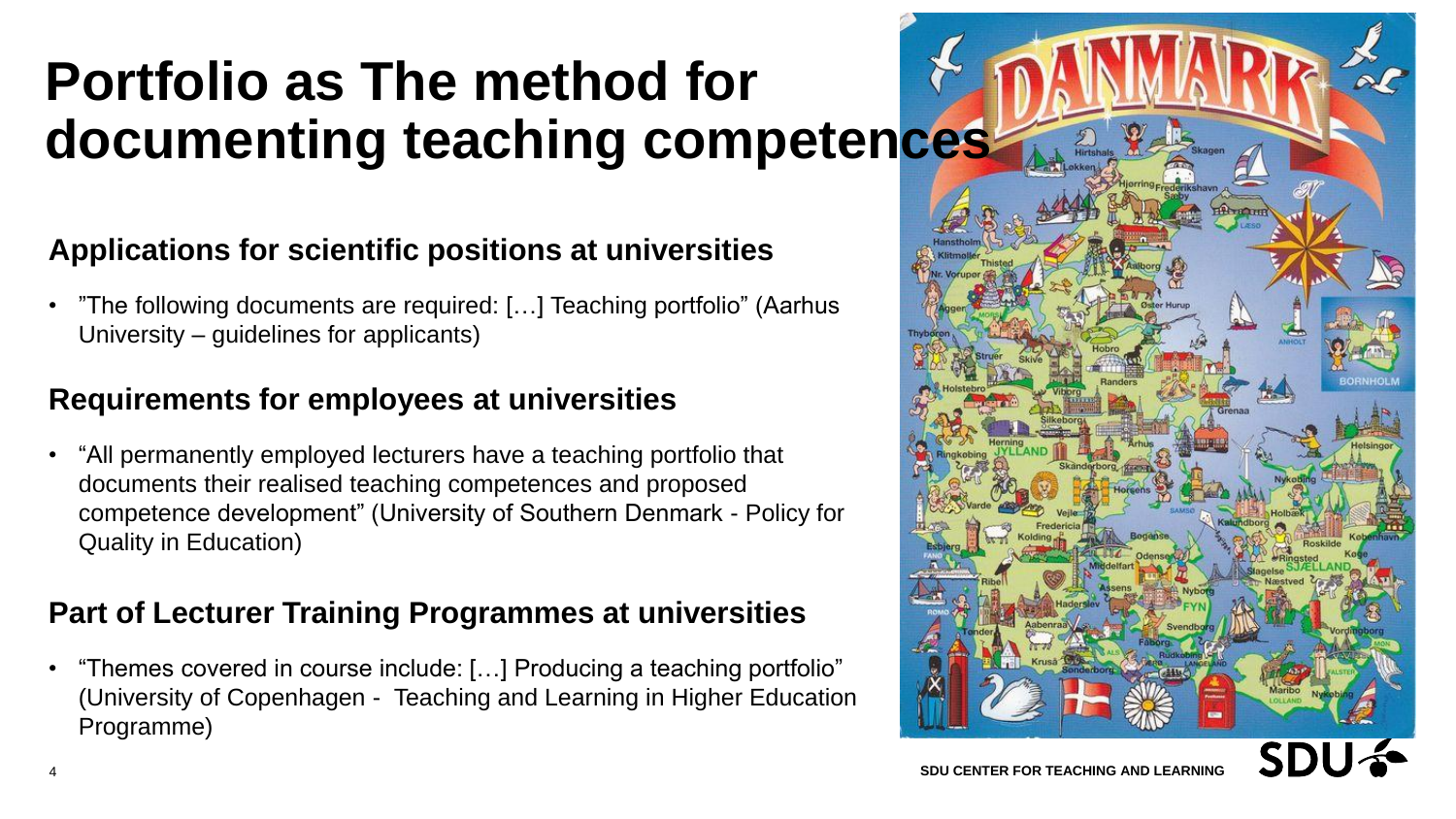### **Portfolio as a framework for teacher training**

#### **[Syllabus](http://www.sdu.dk/en/om_sdu/institutter_centre/c_unipaedagogik/universitetspaedagogikum/model_aug_2016#4.5M) for Lecturer Training Programme at SDU**

- Course component (residential, seminar, online modules, courses)
- Supervision (individual and collegial)
- "Developing your teaching" project
- Teaching portfolio

#### **Purpose of the portfolio**

- to create coherence between elements and
- to document participants' teaching experiences and reflections

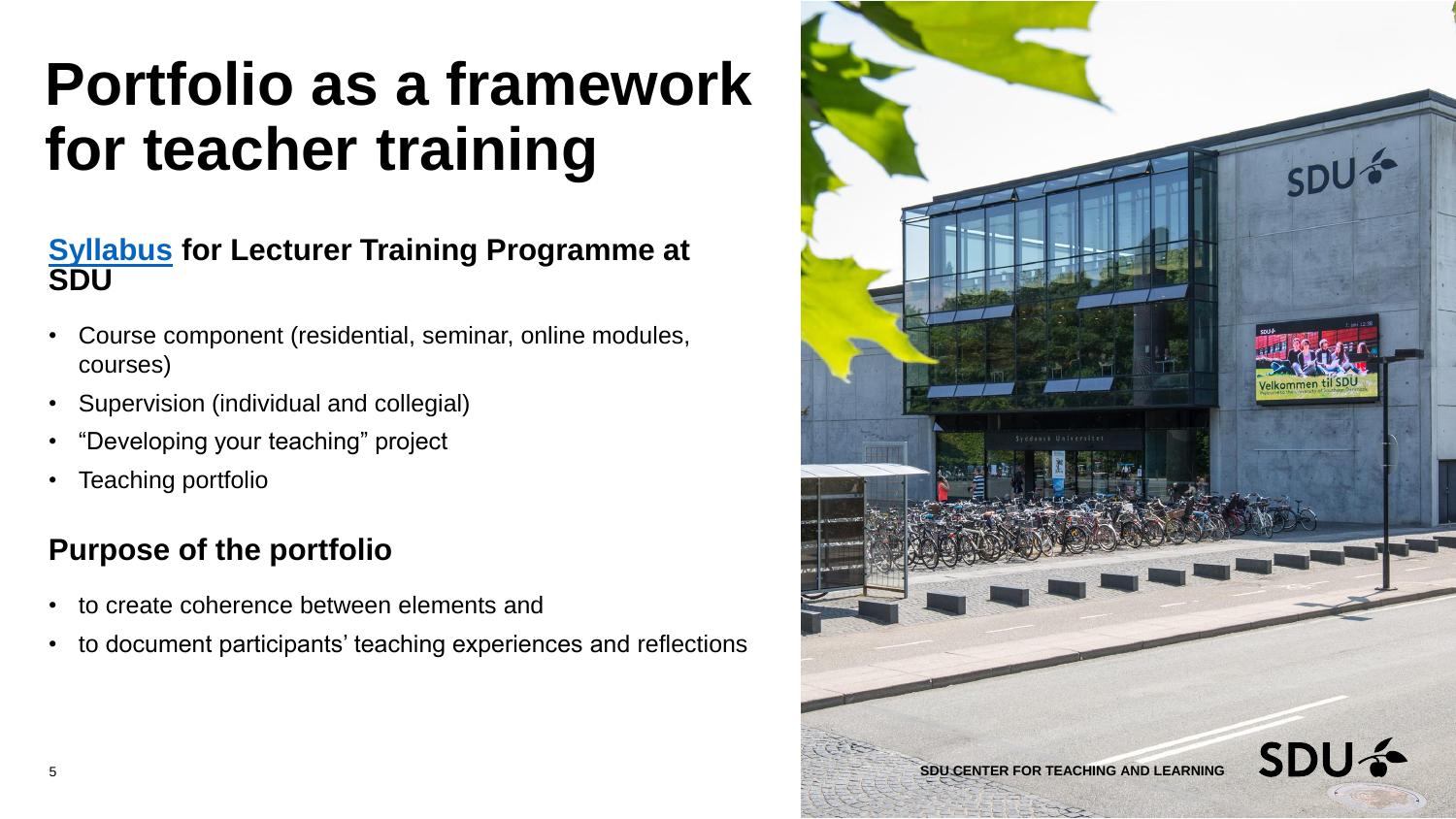## **Elements of LTP-portfolio**

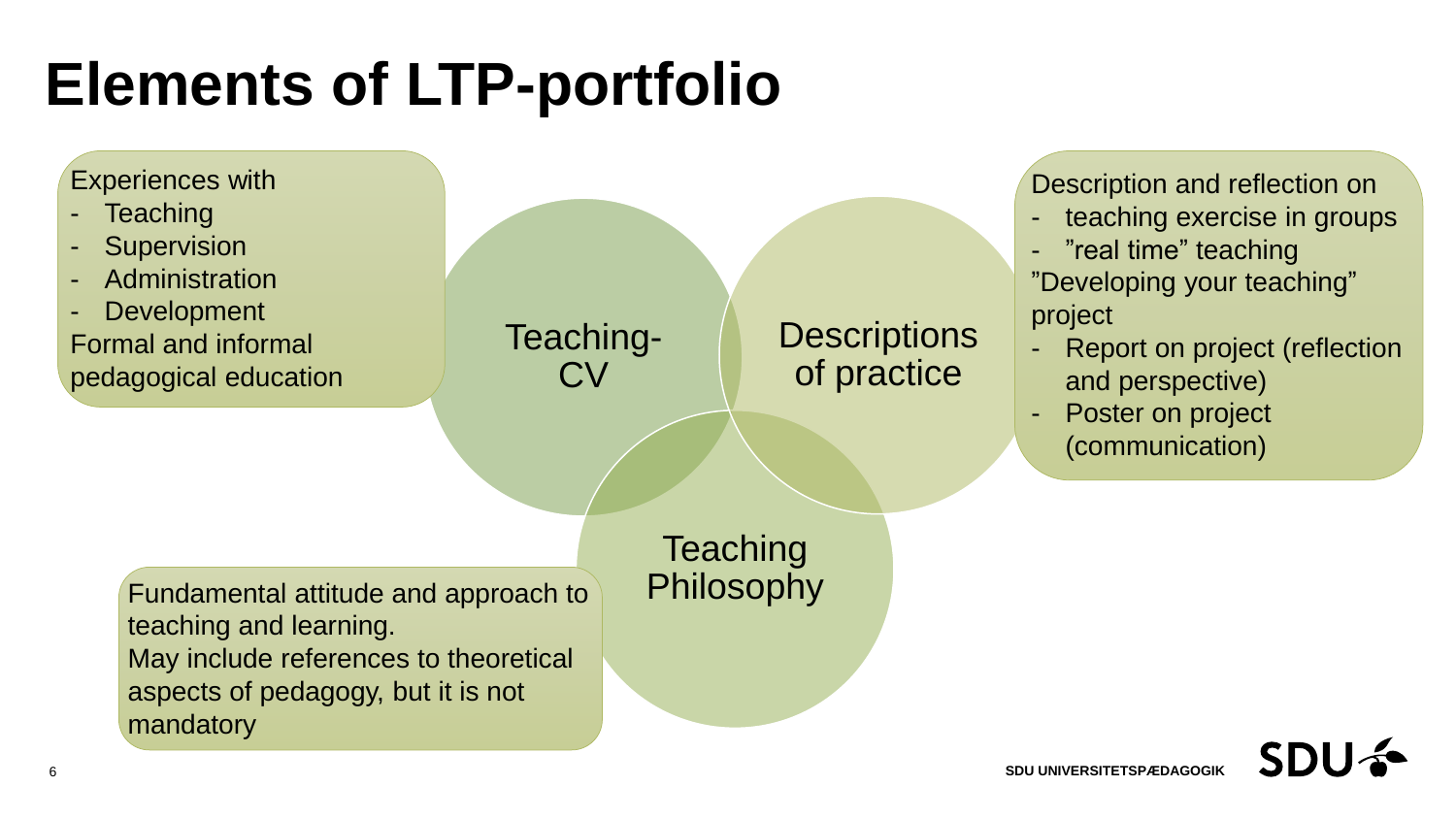### **Evaluation of LTP portfolio**



### **Portfolio interview**

- Purpose
	- Formative: the development of the teacher
	- Summative: production of a statement
- Form
	- 1 hour
	- Teacher, internal supervisor and external supervisor
- Agenda
	- Focus on programme (significant learning experiences)
	- Focus on portfolio (connections between philosophy and practice)
	- Recap (agreement on standpoint and developmental potential)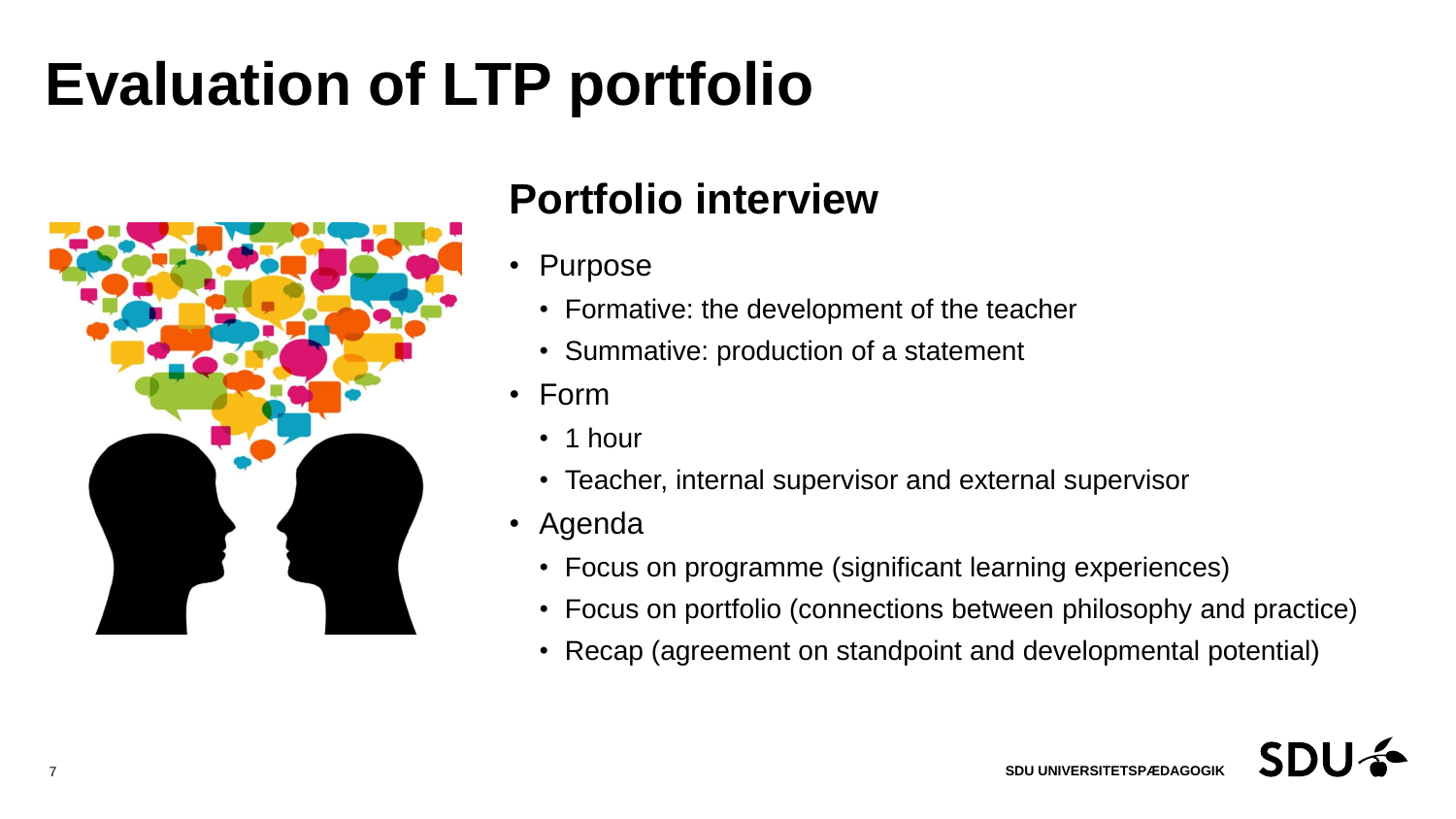## **How about portfolios in the rest of SDU?**

| <b>Teaching quality</b>         | <b>SDU policies and</b><br><b>practices</b>  | <b>EDU engagement</b>                                                                                                            |
|---------------------------------|----------------------------------------------|----------------------------------------------------------------------------------------------------------------------------------|
| Definitions of quality          | <b>Teachers have relevant</b><br>competences | Registers participation<br>Course catalogue                                                                                      |
| Descriptions of<br>competences  | Competence profiles                          | <b>Specialised courses</b>                                                                                                       |
| Documentation of<br>competences | Updated teaching portfolio<br>and local SoTL | Portfolio models for each Faculty<br>Courses on portfolio<br>Portfolic as part of training programme<br>Local communication fora |
| Evaluating competences          | Assessment committee<br>and PDR<br>More!     | Portfolio interview as part of training programme<br>uide for PDR                                                                |
| Recognition of<br>competences   | Teaching aw                                  | .                                                                                                                                |

(Holt et al, 2011) [Troelsen](http://findresearcher.sdu.dk/portal/en/persons/rie-troelsen(d95f4f03-5a12-459a-84b5-67663c21a03c)/publications.html) (2016). Five levels of involvement. ICED2016 proceedings.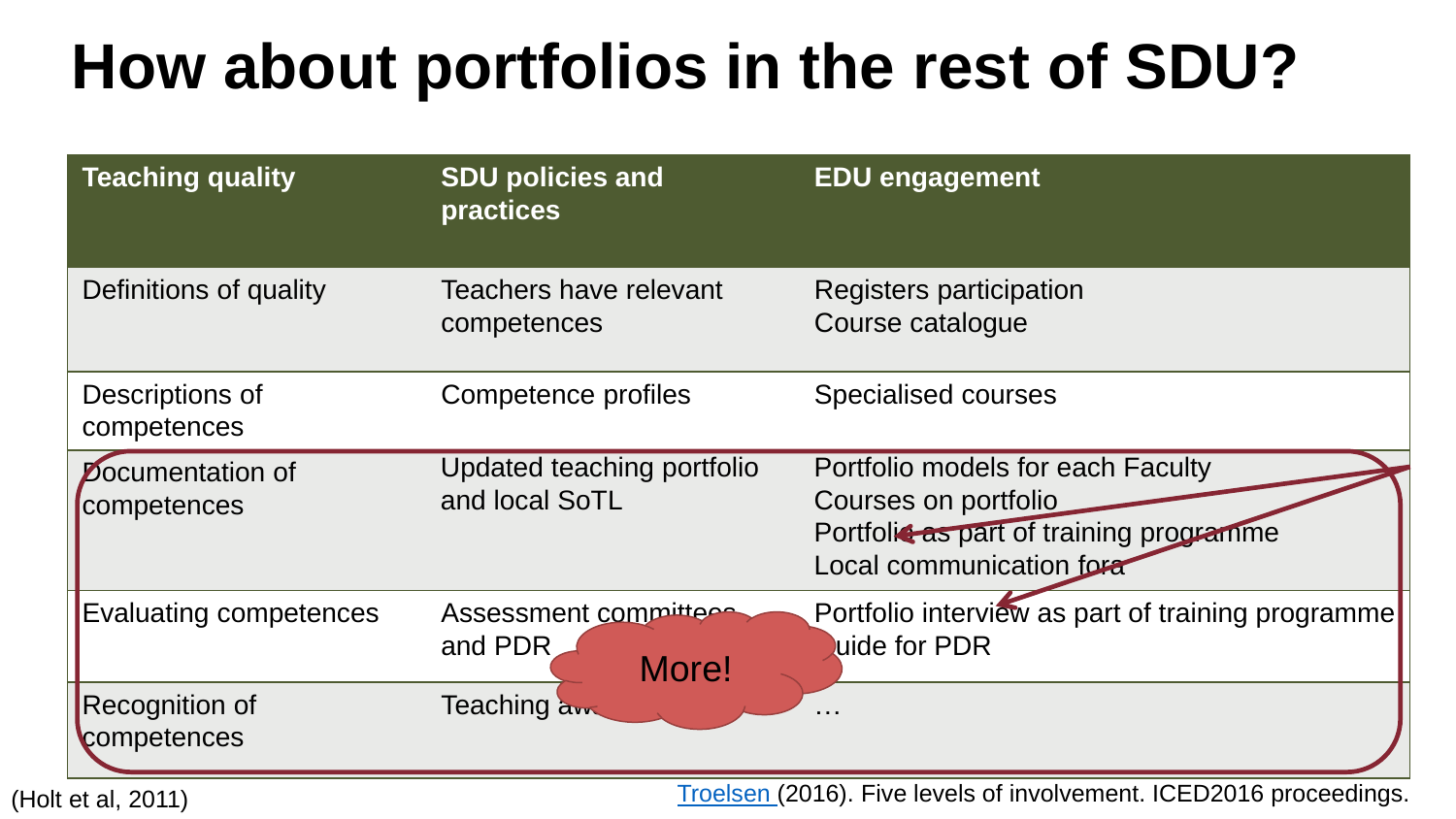## **Pitfalls and the need for development**

| <b>Teaching quality</b>              | <b>SDU policies and</b><br><b>practices</b>                                                               | <b>EDU engagement</b>                                                                                                       |
|--------------------------------------|-----------------------------------------------------------------------------------------------------------|-----------------------------------------------------------------------------------------------------------------------------|
| Documentation of<br>competences      | <b>Updated teaching</b><br>portfolio and local<br><b>SoTL</b>                                             | Portfolio models for each Faculty<br>Courses on portfolio<br>Portfolio as part of training<br>programme<br>mmunication fora |
| Evaluating<br>competences            | <b>Certification to</b><br><b>Assess</b><br>evaluate teaching<br>commi<br><b>portfolios</b><br><b>PDR</b> | interview as part of<br>rogramme<br>Guide for PDF<br>Develop criteria for                                                   |
| <b>Recognition of</b><br>competences | <b>Teaching award</b>                                                                                     | and competences in<br>assessing portfolios                                                                                  |

 $\overline{\mathbf{L}}$